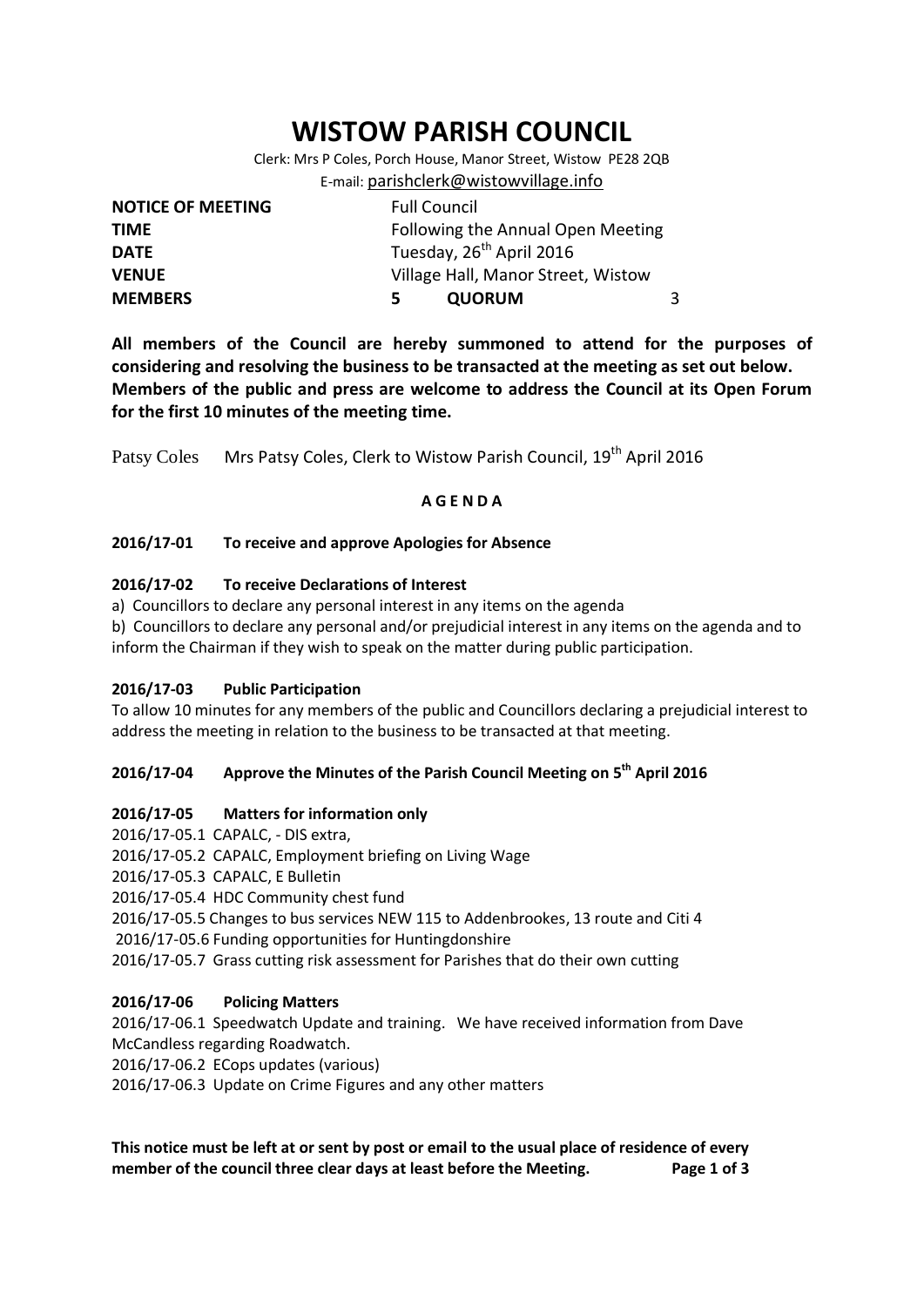Page 2

- **2016/17-07 To receive reports from County and District – Mr M Tew, Mr P Bucknell and Mrs A Curtis**
- **2016/17-08 Finance** a) to approve the Financial Statement and Cashflow for April b) to approve payment of outstanding amounts Environment Agency, drainage £14.25 Mrs P Coles, salary **E303.93** Mrs P Coles, expenses **E14.08**
- **2016/17-08** c) Income in April, precept due, paid direct to bank account

# **2016/17-09 Correspondence**

2016/17-09 Follow up email from Mr Cook, Mr Carter has now been to see him.

#### **2016/17-10 To consider any Planning Applications received and planning related issues**

- 2016/17-11.1 None received
- 2016/17-11.2 Copy of training presentation received from HDC
- 2016/17-11.3 Query regarding planning permission and height of wall raised last month

#### **2016/17-11 Highways Report/Traffic Matters**

- 2016/17-11.1 Review of MVAS purchase
- 2016/17-11.2 Purchase of Speedwatch equipment at a cost of £833, one third share with Bury and Upwood.
- 2016/17-11.3 Any other outstanding issues

# **2016/17-12 Maintenance Issues**

2016/17-12.1 Playground – any outstanding matters – progress on work from annual inspection 2016/17-12.2 Playground rota/risk assessment forms .

# **2016/17-13 Administration Matters**

- 2016/17-13.1 Complaints procedure review deadline next month Mr Carter
- 2016/17-13.2 Progress with Annual return
- 2016/17-13.3 Progress on Vacancies
- 2016/17-13.4 Actions resulting from annual meeting
- 2016/17-13.5 Design and delivery of survey on streetlights

#### **2016/17-14 Working Parties Feedback and Updates**

| a- Litter      | Mr MacInnes           |
|----------------|-----------------------|
|                |                       |
| b- Countryside | Mr Gregory            |
| c-Village Hall | Mr MacInnes/Mr Carter |

**This notice must be left at or sent by post or email to the usual place of residence of every member of the council three clear days at least before the Meeting. Page 2 of** 3

Page 3